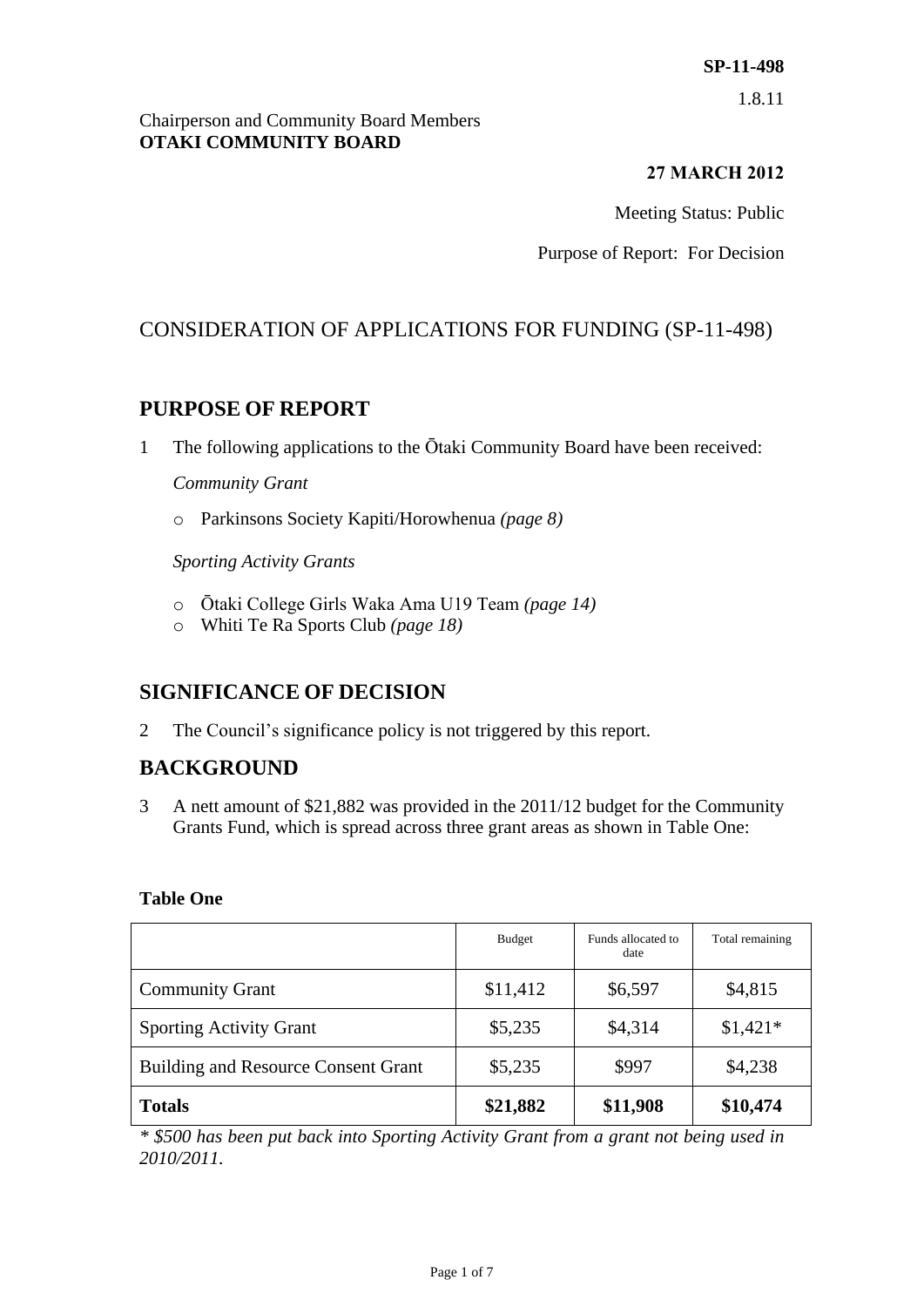# **CONSIDERATIONS**

Issues

- 4 Grants are allocated in accordance with established criteria (copies attached).
- 5 One application has been received for a Community Grant.
- 6 Two applications have been received for the Sporting Activity Grant.

#### *Applications to the Community Grants Fund*

- 7 Parkinsons Society Kapiti/Horowhenua (*page 8)*
	- 7.1 Parkinsons Society Kapiti/Horowhenua has applied for a grant for \$500 to assist with the increased costs to the Society of providing the Field Officer service to their members.
	- 7.2 This application can be considered under Eligibility Purposes 3: *Activities that encourage the development of cultural, environmental, social or educational activities within the local district.*

*Applications to the Sporting Activity Grants Fund*

- 8 Ōtaki College Girls Waka Ama U19 Team *(page 14)*
	- 8.1 Ōtaki College Girls Waka Ama U19 Team has applied for a grant for \$500 to assist with the travel costs to get the team to Rotorua for the National Secondary Schools Waka Ama Competition.
	- *8.2* This application can be considered under Eligible Purposes: *1. Unique or infrequent sports and active recreation events which are important to the Ōtaki Ward; 2. Special events that will promote the town and enhance opportunities within the town; 3. Activities that encourage the development of sports and active recreation activities within the Ōtaki Ward; 4. Unique and especially meritorious effort in sport or recreation events that otherwise meet none of the above criteria, at the discretion of the Board.*
- 9 Whiti Te Ra Sports Club *(page 18)*
	- 9.1 Whiti Te Ra Sports Club has applied for a grant for \$461.30 to assist with the cost of ground fees and help to re-establish the club.
	- *9.2* This application can be considered under Eligible Purposes: *1. Unique or infrequent sports and active recreation events which are important to the Ōtaki Ward; 2. Special events that will promote the town and enhance opportunities within the town; 3. Activities that encourage the development of sports and active recreation activities within the Ōtaki Ward; 4. Unique and especially meritorious effort in sport or recreation events that otherwise meet none of the above criteria, at the discretion of the Board.*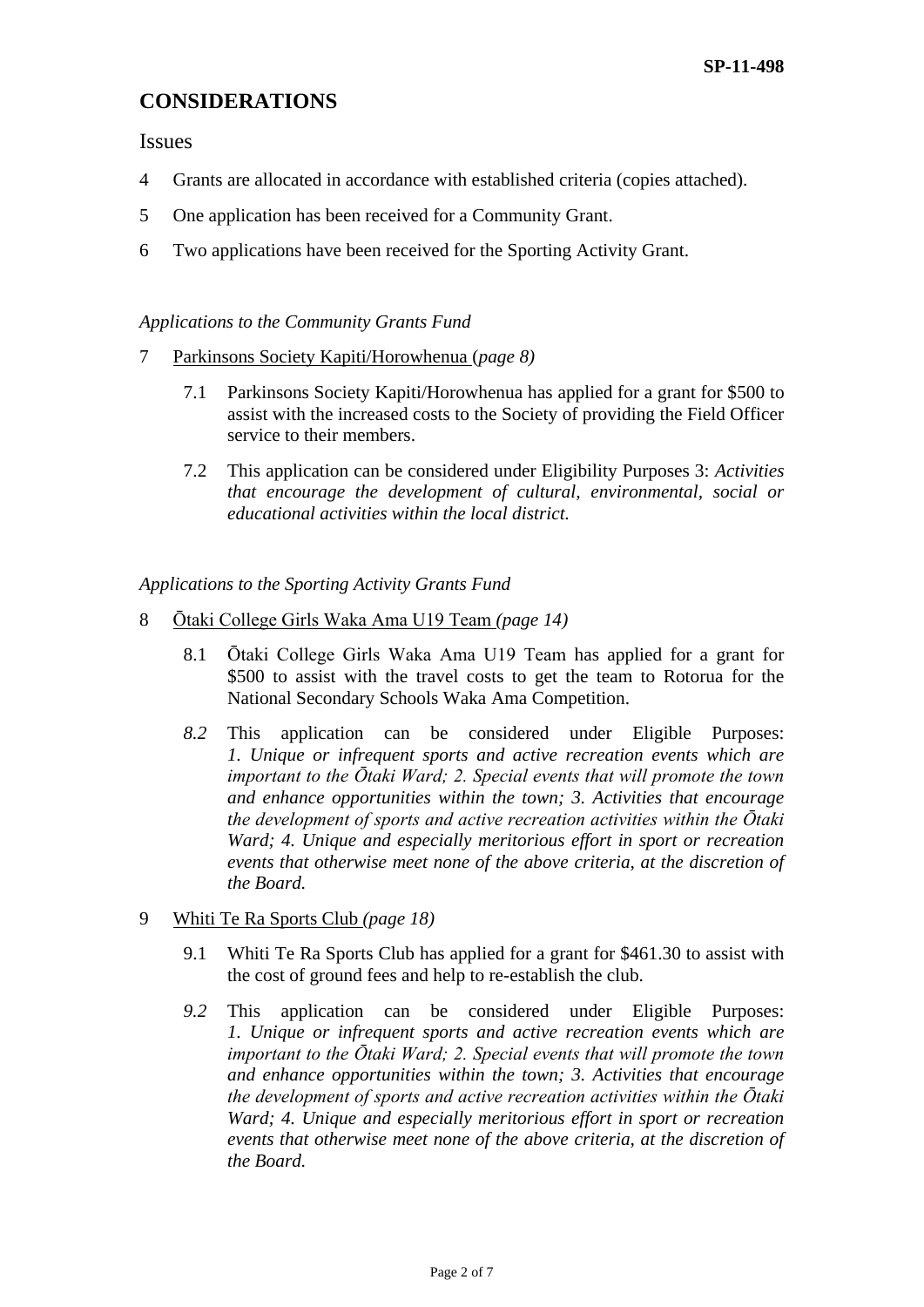# Financial Considerations

- 10 An amount of \$21,882 was provided in the 2011/12 budget for the Community Grants Fund.
- 11 The following list shows all grants made from the Ōtaki Community Grants, Sporting Activity Grants and the Building & Resource Consents Grants in the 2011/12 financial year for the Board's consideration:

| <b>Meeting</b><br><b>Date</b> | Recipient                                        | <b>Amount</b> | <b>Purpose of Grant</b>                                                                                                      | <b>Report Back</b><br><b>Received</b> |
|-------------------------------|--------------------------------------------------|---------------|------------------------------------------------------------------------------------------------------------------------------|---------------------------------------|
| 26/7/11                       | Laura Petersen                                   | \$500.00      | To assist with the costs of<br>travelling to France for a college<br>trip.                                                   | Received 7/12/11                      |
| 26/7/11                       | Ōtaki College Parent<br>Group Te Kāhui<br>Mātua  | \$200.00      | To assist with the costs of<br>hosting an official ceremony to<br>bless the new carvings for the<br>entrance to the College. | Received 12/9/11                      |
| 6/9/11                        | Lets Sing Otaki                                  | \$250.00      | To assist with the costs of<br>running the Lets Sing Otaki<br>community singing group.                                       | Received 3/11/11                      |
| 6/9/11                        | Waitohu Home &<br>School Assn                    | \$500.00      | To assist with the costs of<br>security for the Fireworks<br>Extravaganza in November.                                       |                                       |
| 6/9/11                        | Ōtaki Volunteer Fire<br><b>Brigade</b>           | \$267         | To assist with the costs of costs<br>for the Annual Honours<br>Presentation Evening in<br>September.                         | Received 7/11/11                      |
| 6/9/11                        | Diabetes NZ<br>Horowhenua                        | \$180         | To assist with the costs of<br>running Diabetes NZ<br>Horowhenua.                                                            |                                       |
| 6/9/11                        | Ōtaki-Horowhenua<br>College Senior Study<br>Tour | \$400         | To assist with the costs of the<br>Senior Study Tour of Japan<br>2011.                                                       | Received $14/2/12$                    |
| 18/10/11                      | Ngati Haumia/Ngati<br>Toarangatira               | \$500         | To assist with the costs of<br>hosting an event on Waitangi<br>Day 2012.                                                     |                                       |
| 29/11/11                      | Birthright Otaki                                 | \$300         | To assist with the costs of<br>running the Big Dig at Otaki<br>Beach.                                                        |                                       |
| 29/11/11                      | Otaki Volunteer<br><b>Community Patrols</b>      | \$500         | To assist with Patrol Costs.                                                                                                 |                                       |
| 29/11/11                      | Horowhenua Adult                                 | \$500         | To assist with the costs of                                                                                                  |                                       |

Community Grants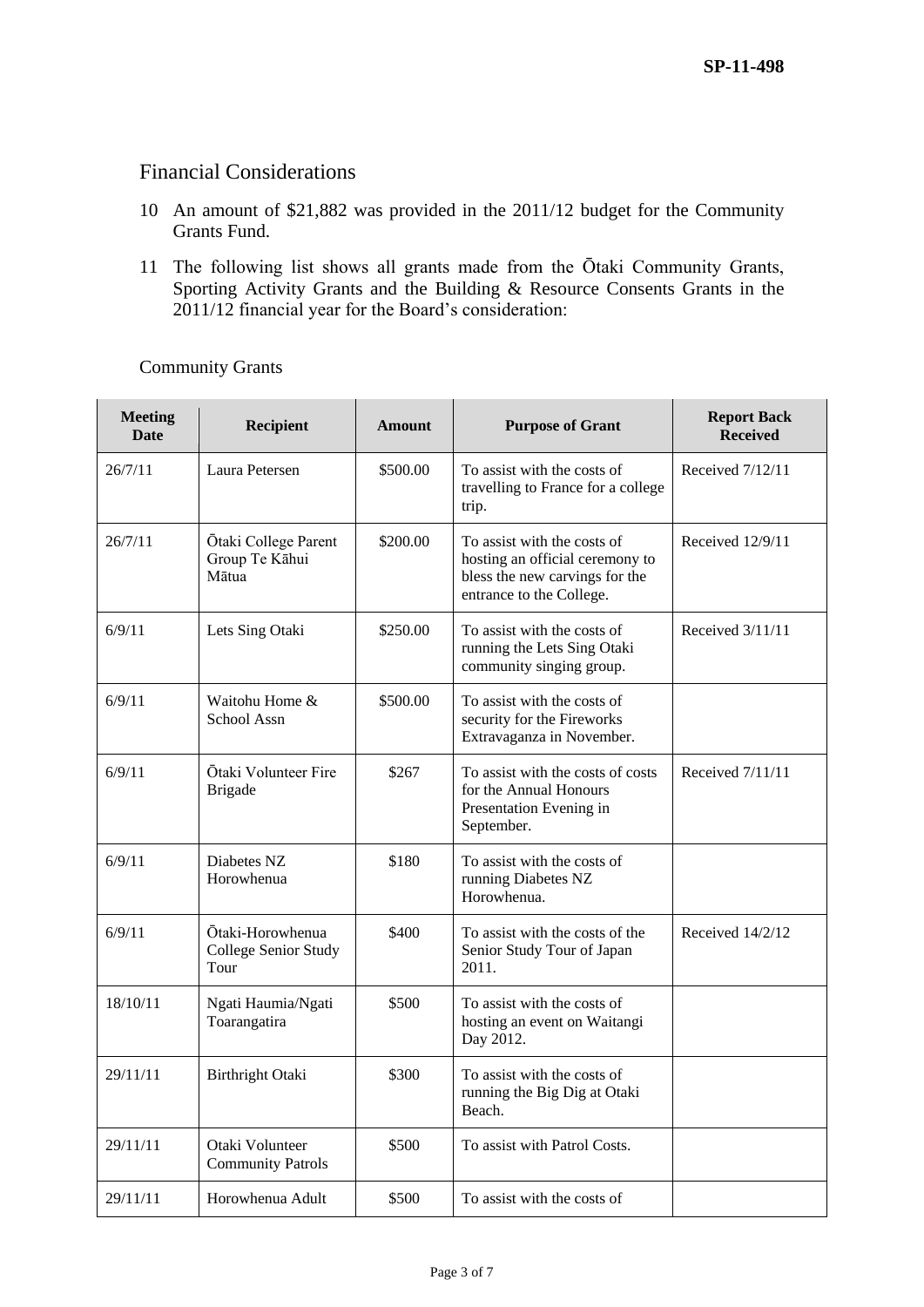|                              | <b>Literacy Services</b>            |          | starting up a new Literacy<br>Service for Otaki residents.                                                              |                   |
|------------------------------|-------------------------------------|----------|-------------------------------------------------------------------------------------------------------------------------|-------------------|
| 29/11/11                     | Te Horo School                      | \$500    | To assist with the costs of<br>providing entertainment for the<br>Community Christmas Carols in<br>Te Horo.             | Received 29/12/11 |
| 29/11/11                     | Otaki Christmas in the<br>Park      | \$500    | To assist with the costs of<br>running the Otaki Christmas in<br>the Park 2011 event.                                   |                   |
| 29/11/11                     | Kapiti Coast Harness<br>Racing Club | \$500    | To assist with the costs of<br>childrens entertainment for the<br><b>Summer Festival Harness Sport</b><br>Annual Event. | Received 12/3/12  |
| 14/02/12                     | Iris Te Kahuwharariki<br>Ngawhare   | \$500    | To assist with the costs of<br>planting fruit and vegetables at<br>the Tahuna Flats garden.                             |                   |
| 14/02/12                     | <b>St Peter Chanel</b><br>School    | \$500    | To assist with the costs of<br>reinstating the power to the<br>school swimming pool.                                    |                   |
| <b>Total Budget</b>          |                                     | \$11,412 |                                                                                                                         |                   |
| <b>Total Granted to date</b> |                                     | \$6,597  |                                                                                                                         |                   |
| <b>Total Remaining</b>       |                                     | \$4,815  |                                                                                                                         |                   |

# Sporting Activity Grants

| <b>Meeting</b><br>Date | <b>Recipient</b>                              | <b>Amount</b> | <b>Purpose of Grant</b>                                                                                               | <b>Report Back</b><br><b>Received</b> |
|------------------------|-----------------------------------------------|---------------|-----------------------------------------------------------------------------------------------------------------------|---------------------------------------|
| 26/7/11                | Daisy Davis                                   | \$500.00      | To assist with the costs of<br>attending Regional and National<br>swimming meets from July<br>2011 to March 2012.     | Received 5/3/12                       |
| 26/7/11                | Alana Fraser                                  | \$500.00      | To assist with the costs of<br>attending the NZ U15 Girls<br>Development Tour in Australia.                           | Received 8/9/11                       |
| 26/7/11                | Toangina & Te<br>Rangiamohia Nikora-<br>Davis | \$500.00      | To assist with the costs of<br>attending the NZ Touch Rugby<br>Girls and Boys Elite Academy<br>in Rotorua in October. | Received $6/9/11$                     |
| 26/7/11                | Ōtaki College Senior<br>A Netball Team        | \$500.00      | To assist with the costs of<br>attending the lower North Island<br>Netball Competition in August.                     | Received 8/9/11                       |
| 26/7/11                | Big Bang Adventure<br>Race                    | \$414.00      | To assist with some of the costs<br>for the Big Bang adventure<br>Race in November.                                   | Received 25/11/11                     |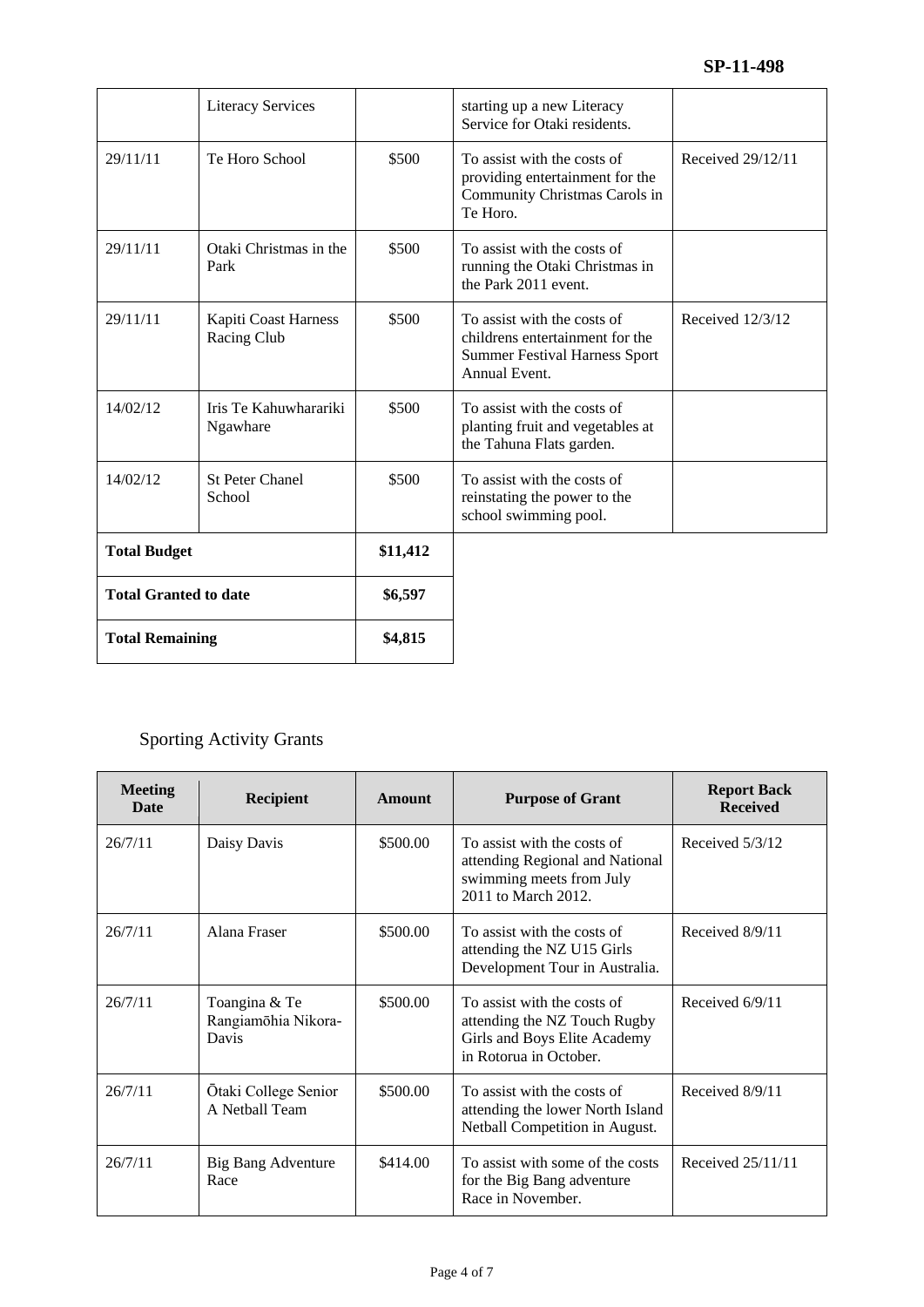| 6/9/11                       | Morehu Connor-<br>Phillips                           | \$500.00 | To assist with the costs of going<br>to Queensland with the NZ<br>Under 17 Boys Touch Team.           | Returned         |
|------------------------------|------------------------------------------------------|----------|-------------------------------------------------------------------------------------------------------|------------------|
| 6/9/11                       | Te Aranui Doyle                                      | \$200.00 | To assist with the costs of<br>attending the Wgtn Provinvial<br>U13 programme 2011                    |                  |
| 18/10/11                     | <b>Otaki Athletics Club</b>                          | \$100    | To assist with the costs of<br>running the 2011-2012 season.                                          |                  |
| 18/10/11                     | Rahui Junior Touch                                   | \$100    | To assist with the costs of<br>running a 12 week touch<br>module for the Otaki<br>Community.          |                  |
| 18/10/11                     | Nga Hapu o Otaki<br>Touch                            | \$100    | To assist with the costs of<br>taking 3 teams to the Maori<br>Touch Nationals in December.            |                  |
| 18/10/11                     | Campbell Collins                                     | \$100    | To assist with the costs of<br>attending the Ricki Herbert<br>Academy in Sydney.                      |                  |
| 18/10/11                     | Otaki College Junior<br>Girls 'A' Volleyball<br>Team | \$100    | To assist with the costs of<br>attending the North Island<br>Junior Volleyball Champs in<br>Tauranga. | Received 9/12/11 |
| 18/10/11                     | Marcus Thompson                                      | \$100    | To assist with the costs of going<br>to the Asia-Oceania Zone<br>Paralympic Qualifiers in Korea.      |                  |
|                              | Cameron Adams                                        | \$500    | Returned to the Otaki<br>Community Board due to not<br>travelling to Australia.                       |                  |
| 29/11/11                     | Joshua Pain                                          | \$100    | To assist with the costs of<br>attending the Ricki Herbert<br>Football Academy.                       | Received 29/2/12 |
| 14/02/12                     | Mikaira Blackler                                     | \$250    | To assist with the costs of<br>attending the Touch NZ Youth<br>Nationals in Nelson.                   |                  |
| 14/02/12                     | Matauraura Blackler                                  | \$250    | To assist with the costs of<br>attending the Touch NZ Youth<br>Nationals in Nelson.                   |                  |
| <b>Total Budget</b>          |                                                      | \$5,235  |                                                                                                       |                  |
| <b>Total Granted to date</b> |                                                      | \$4,314  |                                                                                                       |                  |
| <b>Total Remaining</b>       |                                                      | \$1,421  |                                                                                                       |                  |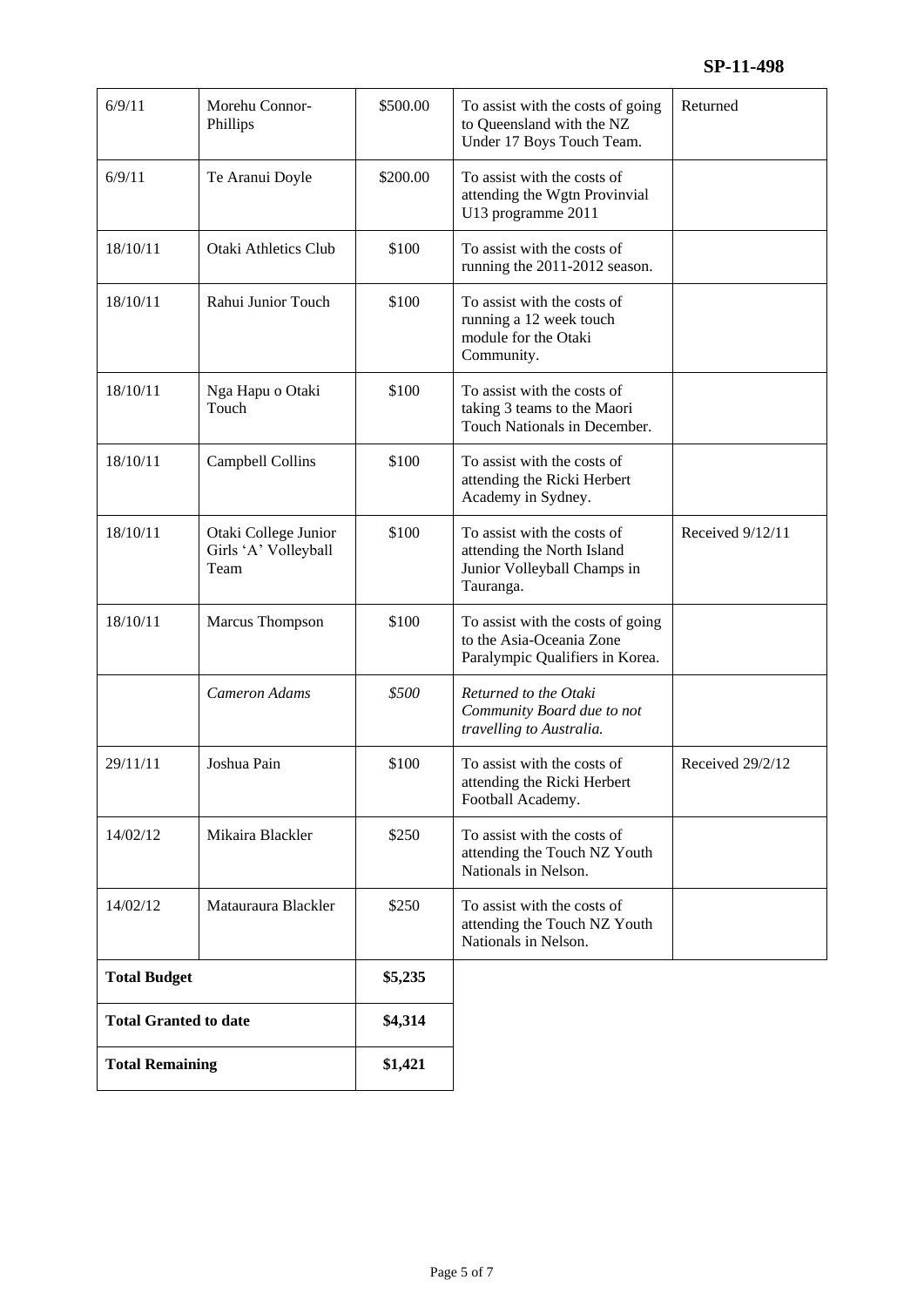| <b>Meeting</b><br><b>Recipient</b><br><b>Date</b> |                    | Amount   | <b>Purpose of Gran</b>     |  |
|---------------------------------------------------|--------------------|----------|----------------------------|--|
| 26/7/11                                           | Big Bang Adventure | \$192.00 | To assist with some of the |  |

#### Building and Resource Consent Grants

| <b>Meeting</b><br><b>Date</b>                          | <b>Recipient</b>                       | Amount   | <b>Purpose of Grant</b>                                                                              | <b>Report Back</b><br><b>Received</b> |
|--------------------------------------------------------|----------------------------------------|----------|------------------------------------------------------------------------------------------------------|---------------------------------------|
| 26/7/11                                                | Big Bang Adventure<br>Race             | \$192.00 | To assist with some of the costs<br>for the Big Bang adventure<br>Race in November.                  | Received 25/11/11                     |
| 6/9/11                                                 | Ōtaki Volunteer Fire<br><b>Brigade</b> | \$233    | To assist with the costs of costs<br>for the Annual Honours<br>Presentation Evening in<br>September. | 1/11/11                               |
| 6/9/11                                                 | Diabetes NZ<br>Horowhenua              | \$72     | To assist with the costs of<br>running Diabetes NZ<br>Horowhenua.                                    |                                       |
| 29/11/11                                               | Te Kura Kaupapa<br>Maori o Te Rito     | \$500    | To assist with the costs of<br>facility hire for the Wiki<br>Hakinakina.                             | Part received<br>23/12/11             |
| <b>Total Budget</b>                                    |                                        | \$5,235  |                                                                                                      |                                       |
| <b>Total Granted to date</b><br><b>Total Remaining</b> |                                        | \$997    |                                                                                                      |                                       |
|                                                        |                                        | \$4,238  |                                                                                                      |                                       |

## Delegation

12 The Ōtaki Community Board has the authority to:

"consider and approve the allocation of community-based grant funds as deemed appropriate under agreed criteria of both existing schemes and any granting schemes that may be approved through the Annual Plan process or the Long Term Council Community Plan (LTCCP) process."

## Other Considerations

13 There are no other considerations relating to this report.

# **RECOMMENDATIONS**

- 14 That the Ōtaki Community Board approves a funding grant to be made to Parkinsons Society Kapiti/Horowhenua of \$.................... from the Community Grants Fund, to assist with the increased costs to the Society of providing the Field Officer service to their members... (*page 8)*
- 15 That the Ōtaki Community Board approves a funding grant to be made to Ōtaki College Girls Waka Ama U19 Team of \$.................... from the Sporting Activity Grants Fund, to assist with the travel costs to get the team to Rotorua for the National Secondary Schools Waka Ama Competition. (*page 14)*